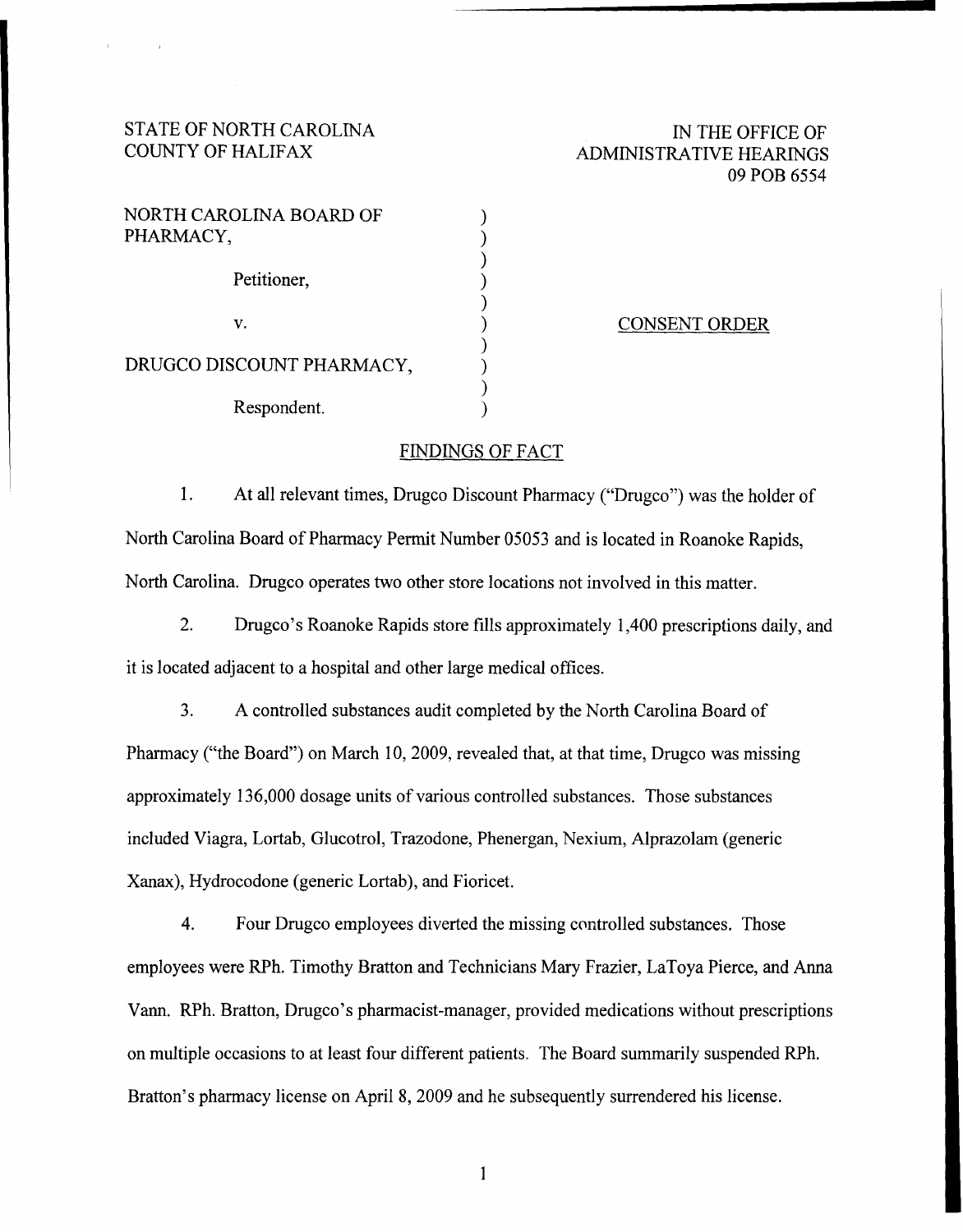5. Following the Board's controlled substances audit, Drugco put the following security measures in place beginning in April 2009:

a. Drugco engaged the former Chief of Police of the Roanoke Rapids Police Department as its Security Advisor. The Security Advisor is responsible for proactively addressing risks and overseeing all aspects of security at all three Drugco locations. This security includes protecting against internal and external thefts and diversions.

b. Drugco has implemented an extensive pre-employment application, screening, and background check process for all pharmacy and retail employees. The employment application includes prior employment, personal and professional references, copies of appropriate documentation, authorization release forms and consent to drug and alcohol testing.

c. The Security Advisor conducts interviews with applications and provides recommendations for hiring decisions based on the information collected.

d. Background investigations are conducted on potential employees for all pharmacy and retail staff. These include multi-state criminal records checks, social security and employment verification, driver's license history, and sex offender registry.

e. All offers of employment are conditional offers that are subject to passing pre-employment drug screening.

f. Drugco adopted a formal drug and alcohol policy. All Drugco employees are subject to and must agree to random drug testing.

g. Employee lockers were installed. and no personal packages or purses are allowed in the workplace. Drugco also has implemented random purse and package

2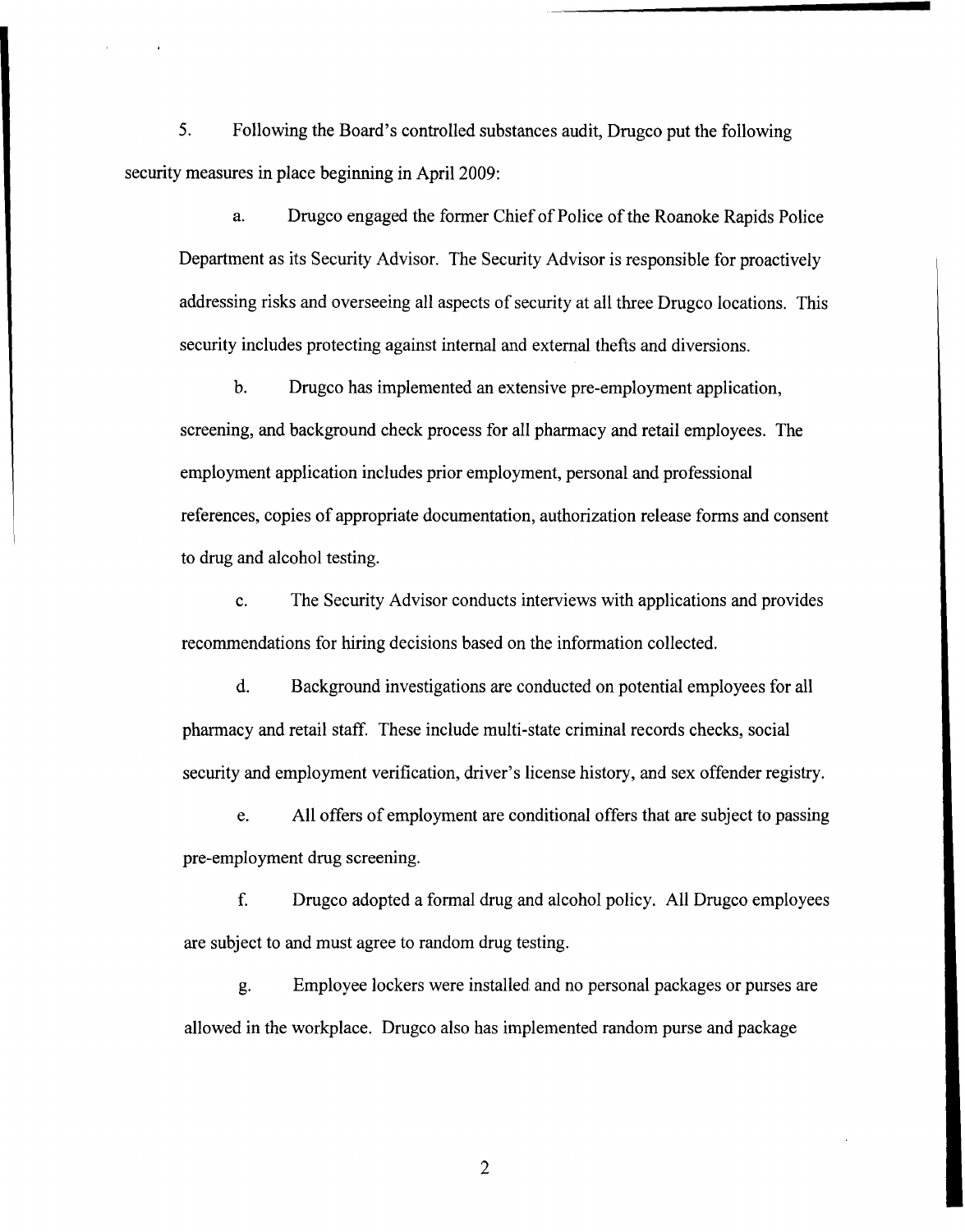security checks for all employees. Pockets have been removed or sewn closed on all pharmacy staff work smocks.

h. Drugco now has an in-service training program targeted at security and diversion issues. This program includes at least semi-annual drug diversion intervention training with pharmacy staff, as well as programs on fraud, larceny, robbery and workplace dishonesty.

1. Drugco has implemented standardized incident reporting that requires documentation of all incidents concerning criminal behavior, medical emergencies and personal injury to proactively identify and track recurring problems.

J. Drugco now utilizes perpetual inventory software. This perpetual inventory is monitored on a regular basis and results are provided to and reviewed by Drugco's owner, by the pharmacy manager, and by the Security Advisor. The prescription inventory software is password protected and any changes or modifications to that software can be tracked to the individual accessing the software. It is not possible for the inventory software to be modified without indicating what password was utilized in making such changes or modifications.

k. Drugco now conducts regular pharmacy register audits and validates that the prescriptions filled match the prescriptions sold at the register.

1. All deliveries of pharmaceuticals are inventoried upon receipt and immediately stocked or appropriately secured within the pharmacy.

m. Drugco obtains a monthly report of all controlled drug purchases through North Carolina Mutual Drug. This report is independent of the individual delivery

3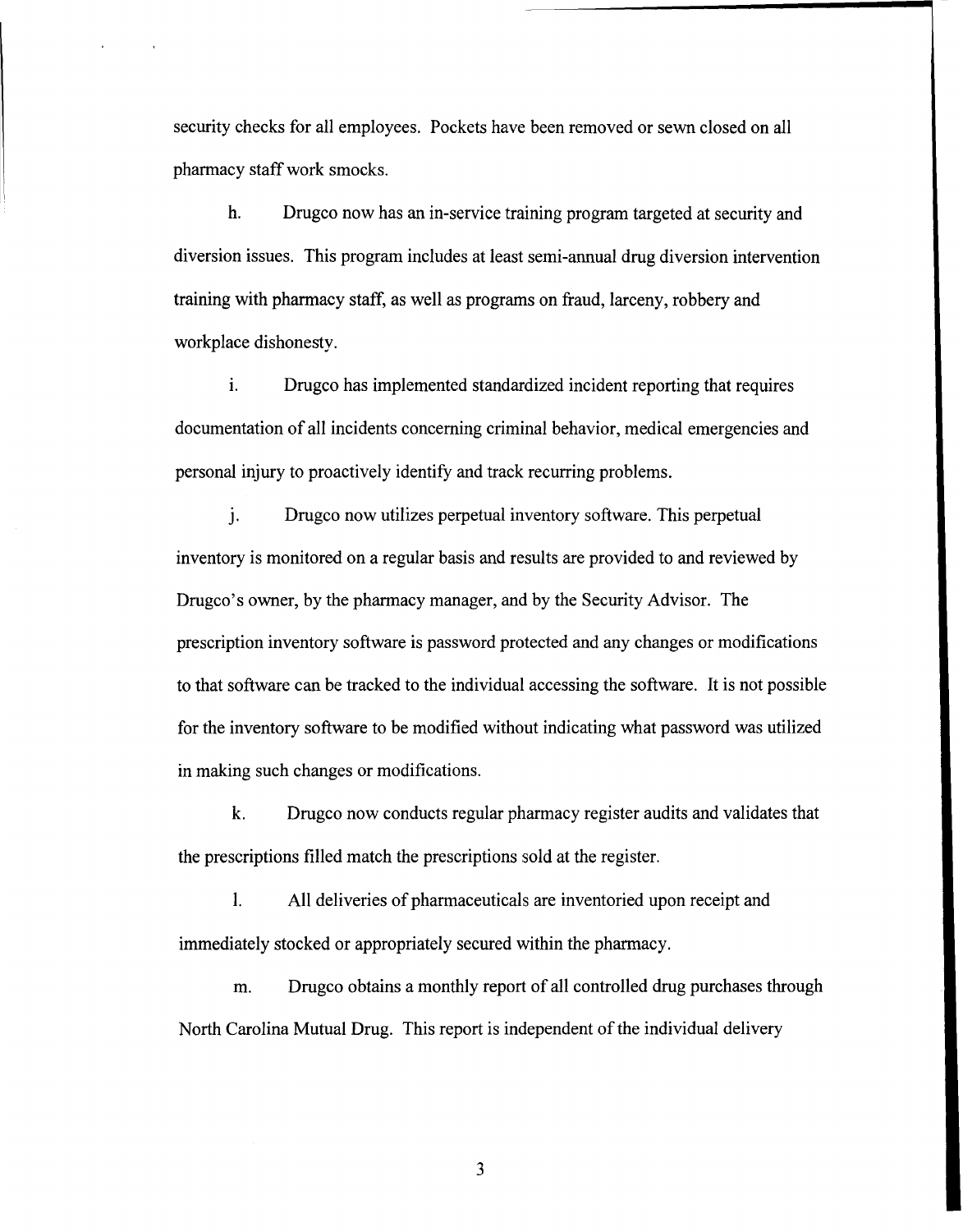inventories. This monthly report is compared to and audited with the inventory received for all three Drugco locations.

n. Drugco has strengthened internal controls for controlled substances that have been damaged.

o. Drugco purchased and installed a digital camera surveillance system. This surveillance system enables Drugco's Security Advisor to randomly monitor various locations within each pharmacy and keeps a video recording for 30 days, which recordings can be reviewed if a diversion, theft or other problem is suspected or determined.

p. Drugco has installed an alarm system to deter or prevent external thefts.

q. Drugco installed a peep-hole in the stockroom delivery door.

### CONCLUSIONS OF LAW

1. Drugco violated N.C. Gen. Stat. §§ 90-85.38 (a)(6) and (b) and 21 N.C. Admin. Code 46.1805.

2. The conduct in this matter constitutes sufficient grounds for disciplinary action on its permit under N.C. Gen. Stat. § 90-85.38.

Based on the foregoing:

1. Permit Number 05053 is hereby SUSPENDED for a period of five (5) days. This suspension is hereby STAYED for a period of one (1) year, provided that Drugco complies with the following conditions:

a. Drugco shall continue to maintain the changes to its monitoring, security, and record-keeping systems that it put in place following the events described in the Board's petition or substantially similar measures;

4